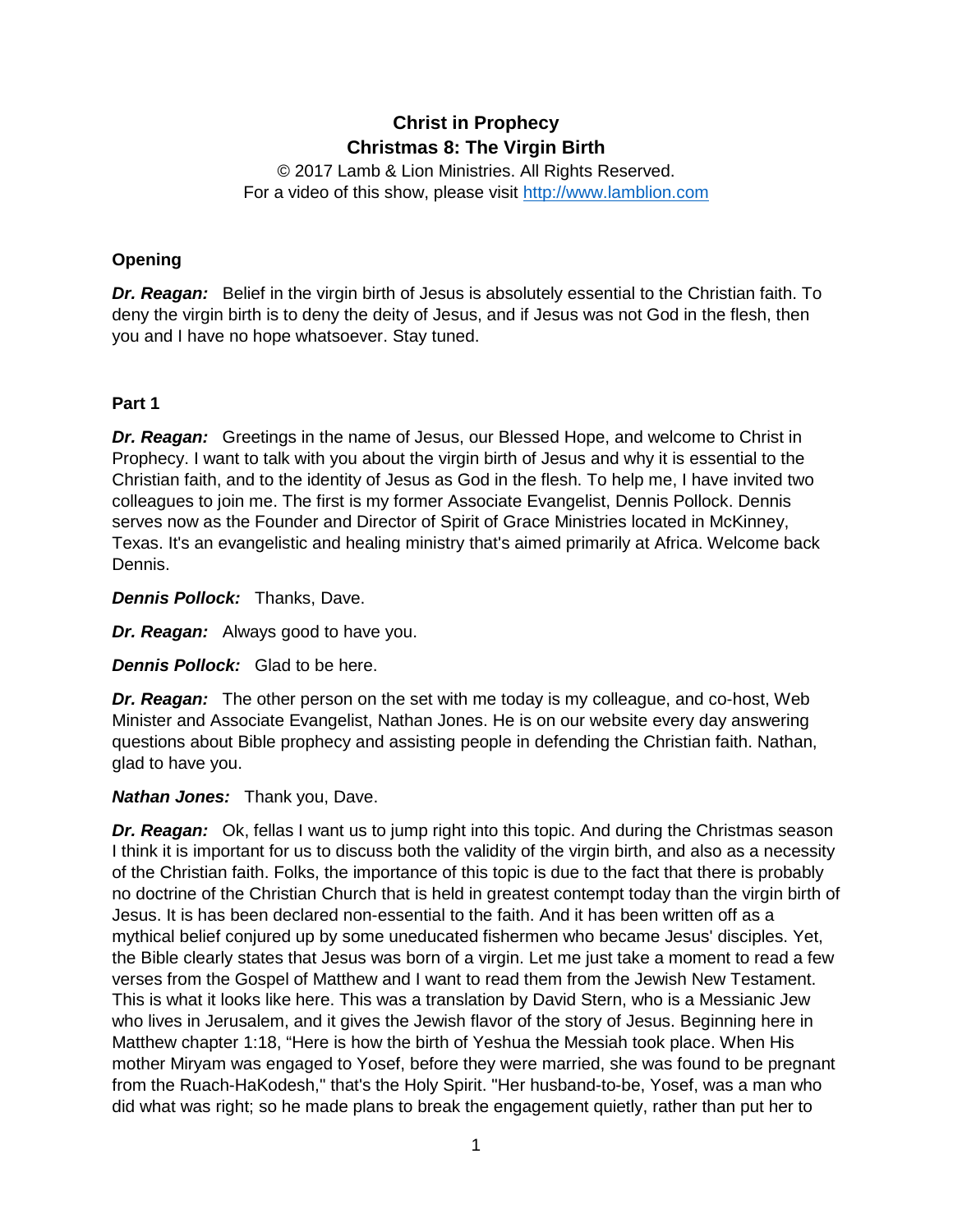public shame. But while he was thinking about this, an angel of Adonai appeared to him in a dream and said, 'Yosef, son of David, do not be afraid to take Miryam home with you as your wife; for what has been conceived in her is from the Ruach-HaKodesh. She will give birth to a son, and you are to name Him Yeshua,' which means, 'Adonai saves,' because He will save His people from their sins.' All this happened in order to fulfill what Adonai had said through the prophet," and I quote, "The virgin will conceive and bear a son, and they will call Him Immanuel, meaning God is with us." Ok, fellas, how about it: Is the virgin birth a myth that is not essential to the Christian faith? Dennis, let's start with you, you are always the deep theologian.

*Dennis Pollock:* Well, I don't know about that.

**Dr. Reagan:** Let's start with you, and have you talk about whether or not this is a myth that is not essential to the Christian faith.

**Dennis Pollock:** Sure, well, firstly I have to say it's hard for me to understand why people would not believe it. I mean the Bible is filled with miracles. And one of the things that makes an Evangelical an Evangelical is to believe the Scriptures, take them seriously, and accept what they say. And you know there are so many miracles in the Bible, why not a virgin birth? But, let's start in terms of why there had to be one with the idea of normal reproduction. When a baby is conceived what you have is the seed of a man that will penetrate the egg of a woman. And once that penetration has occurred there is an explosion where the very DNA and the nature of that man fills that egg, so you have a combination of the woman, and the man. And the baby is born sometimes looking like the father, sometimes like the mother, but the man's attributes are placed in that egg. Now, along with the guys eyes, or his eye color, or his hair or lack thereof, or whatever else he is going to give to that baby there is a sin nature that somehow mysteriously gets placed in that baby.

#### *Dr. Reagan:* Ever since Adam.

**Dennis Pollock:** Ever since Adam. And once that baby is born and you have your baby and he is so sweet, and he looks like an angel. But guess what? You do not have to teach your baby selfishness, it comes so naturally, so easily. And so, what happens is all of us, me, you, everybody else is born with that sin nature and we are flawed, we make mistakes, we sin, we do things we shouldn't, we have poor judgment. Now, for Jesus Christ to be born into this world, if He is who the Bible says He is which is the Son of God, and God manifest in the flesh, He could not have a sin nature. The process had to be changed; it could not be the normal way. So, rather than the seed of the father penetrating the egg of the mother, what you had was the Word of God coming to Mary, and creating a divine release of God's DNA, and there was no sin nature associated with it. So, when Jesus was born no selfishness, no mine, I, me, I've got to have it. None of that stuff. And therefore He became our Savior because of that divine imputation. He's different from any other man. It's an amazing thing because He looked like a man. He acted like a man. He sweat. He ate meals. He did all the stuff that people do, and yet the Bible says He was the Word. He was with God in the beginning before He ever came along. You had a beginning. I had a beginning. And we all had beginnings, but not Jesus.

*Dr. Reagan:* You're saying the virgin birth was essential to His divinity?

*Dennis Pollock:* Absolutely.

*Dr. Reagan:* It was essential to His being our Savior.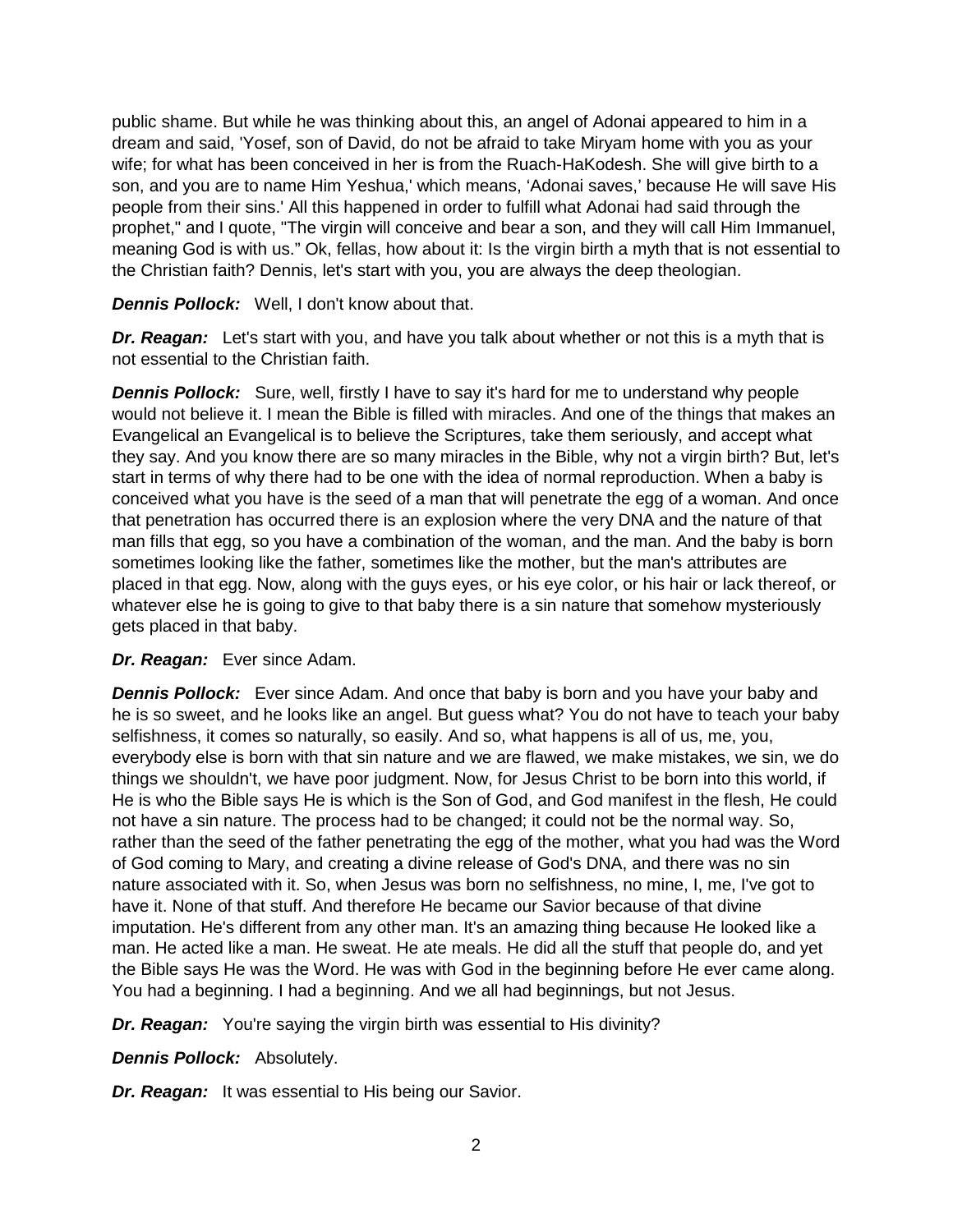*Dennis Pollock: Right.* 

**Dr. Reagan:** Because He had to live a sinless life otherwise He couldn't die for our sins.

*Dennis Pollock:* Exactly.

*Dr. Reagan:* The wages of sin is death. We die because we're sinners.

*Dennis Pollock:* Yeah.

**Dr. Reagan:** But He's the only person who's ever lived who didn't sin and therefore He did not deserve to die. He died for you and me.

**Dennis Pollock:** Yeah, it is kind of amazing because on the one hand He had to be like us.

## *Dr. Reagan:* Yes.

*Dennis Pollock:* He is our High Priest. He had to look like a man. Think like a man. Do like a man, in almost every area, but he had to be totally different from us in the aspect that He had to be without sin whatsoever to be that sacrificial lamb. And He was both, He was both fully man, and yet fully God, and He was like a man in every other way. You know He didn't have the big halo around His head as He walked around. And people didn't just automatically see Him and say, "Well, that is obviously the Messiah. I mean look at Him, He looks just like the painting in my living room." No, He looked like an ordinary Jewish young man. And He was a young man by the way. You know sometimes we think, we'll He was Jesus but He was a 30 some year old man, and to me 30 some seems mighty young these days.

*Dr. Reagan:* Yes.

**Dennis Pollock:** But He was also God, and He was ancient, and He had no beginning, so, Jesus an amazing person.

## **Part 2**

**Dr. Reagan:** Welcome back to our discussion of the virgin birth of Jesus. We have seen that the virgin birth is essential to the deity of Jesus and to His role as Savior. If He was God in the flesh He had to be born of God and not of man. And if He was to be our Savior He had to be born without a sin nature inherited from Adam, enabling Him to live a sinless life so He could die for the sins of mankind and not for His own sins. But what about the veracity of the Scriptures on this point? Is the virgin birth a myth or a reality? Before we discuss that question let me set the stage for it by reading another set of verses from the Jewish New Testament beginning with Luke 1:26, "In the sixth month, the angel Gavri'el was sent by God to a city in the Galil called Natzeret, to a virgin engaged to a man named Yosef, of the house of David; the virgin's name was Miryam. Approaching her, the angel said, 'Shalom, favored lady! Adonai is with you!' She was deeply troubled by his words and wondered what kind of greeting this might be. The angel said to her, 'Don't be afraid, Miryam, for you have found favor with God. Look! You will become pregnant, you will give birth to a son, and you are to name Him Yeshua. He will be great, He will be called the Son of Ha Elyon, that's God the Highest. God, will give Him the throne of His forefather David; and He will rule the House of Ya'akov forever, there will be no end to His Kingdom.' 'How can this be,' asked Miryam of the angel, 'I am a virgin?' The angel answered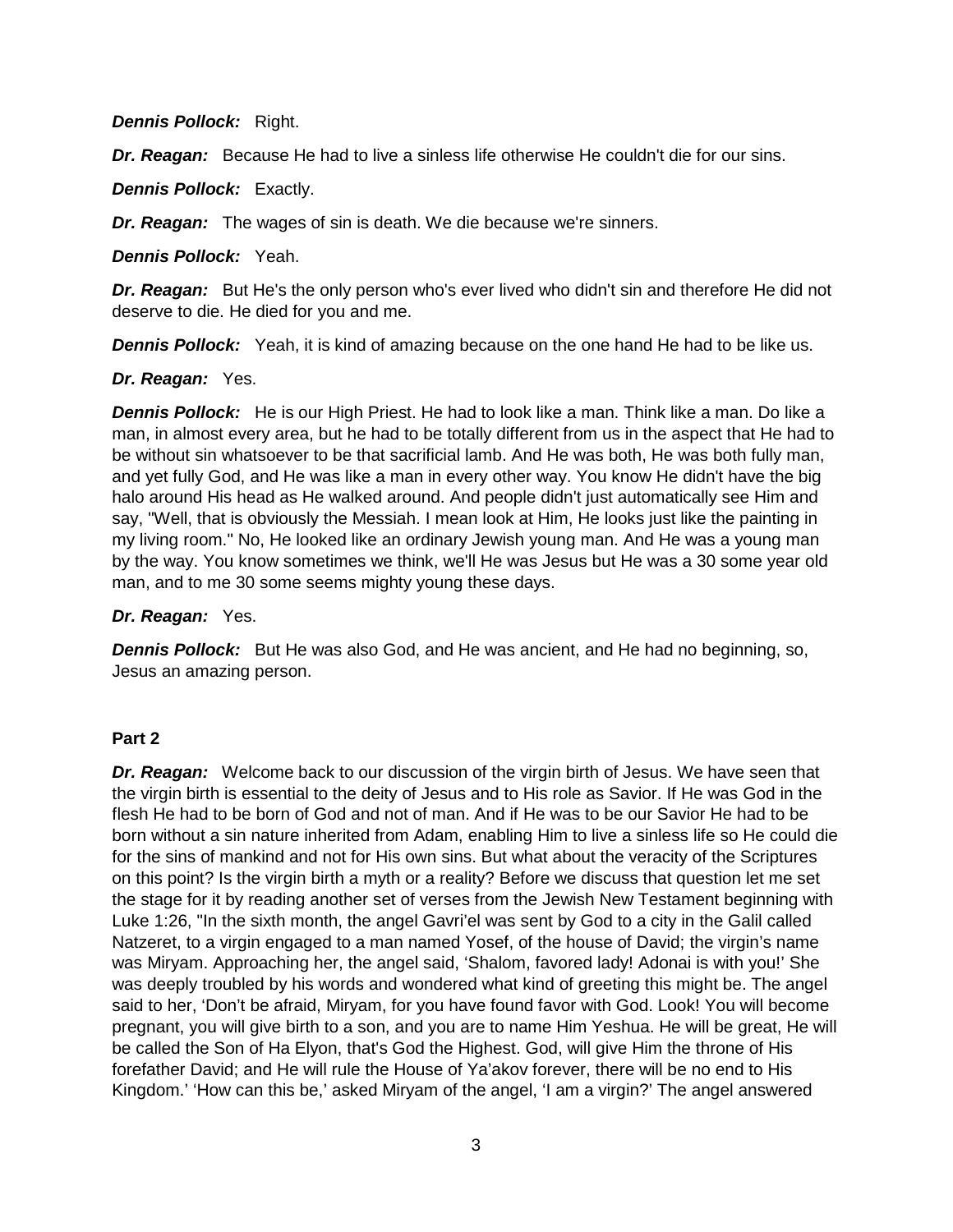her, 'The Ruach HaKodesh, will come on you, and the power of Ha Elyon, will cover you. Therefore, the holy child born to you will be called the Son of God. You have a relative, Elisheva, who is an old woman; and everyone says she is barren. But she has conceived a son and is six months pregnant! For with God, nothing is impossible.' Miryam said, 'Well, I am the servant of Adonai; may it happen to me as you have said.' And without delay, Miryam set out and hurried to the town in the hill country of Y'hudah where Z'kharyah lived, entered his house and greeted Elisheva. And when Elisheva heard Miryam's greeting, the baby in her womb stirred. Elisheva was filled with the Ruach HaKodesh and spoke up in a loud voice, 'How blessed are you among women. How blessed is the child in your womb! But, who am I that the mother of my Lord should come to me? For as soon as the sound of your greeting reached my ears, the baby in my womb leaped for joy!" She is speaking of John the Baptist there. "Indeed you are blessed, because you have trusted that the promise Adonai has made to you will be fulfilled. Then Miryam said, 'My soul magnifies Adonai; and my spirit rejoices in God, my Savior." Nathan, let's start with you. What evidence do we have there that Mary was really a virgin?

**Nathan Jones:** Well I think the strongest evidence is the reaction that people have to Mary. Starting first with Mary's reaction to Gabriel, I mean here it is it has been 400 years the Jewish people haven't heard anything from God. This angel appears to a 13, 14 year old girl and says, "Hello, favored one you are going to give birth to the son of God." And she says, "Well," immediately--

*Dr. Reagan:* She obviously knew how birth occurred because she--

*Nathan Jones:* Yeah, yeah and she was of marrying age even at that young age even at that time. But immediately she says, "How can this be, I have never known a man?" or as that interpretation said, "a virgin." It's impossible, physically impossible and Gabriel has to explain it. Now, I assume that her parents and everybody thought she was nuts, but the angel said that Elizabeth would be pregnant in her old age. So more than likely the family knew a miracle has already happened in the family. And how does Joseph react? He doesn't have her stoned like he could, but he reacts quietly. He was going to quietly divorce her because he wasn't convinced until the angel visited him and told him. But then where does Mary go? She goes to a priest's house; Elizabeth's husband.

## *Dr. Reagan:* A priest house?

*Nathan Jones:* A priest. Now as a priest he would have been required to bring Mary up for adultery because they were considered, she and Joseph in the engagement phase at the time, and she should have been stoned. And yet she feels safe going to him. And then John the Baptist himself in the womb leaps for joy.

#### *Dr. Reagan:* I love that.

*Nathan Jones:* Again--isn't it great! A baby.

**Dr. Reagan:** Incidentally how many young woman at that time in that kind of society, not the society that we live in today, but that kind would run to relatives to share that they are pregnant?

**Nathan Jones:** Yeah. Yeah. I mean again and again the reaction of the people, some of them are in little disbelief but overall they believe her, and she seems to be proud of it. She is not hiding. She's not denying it. So, clearly it was something miraculous.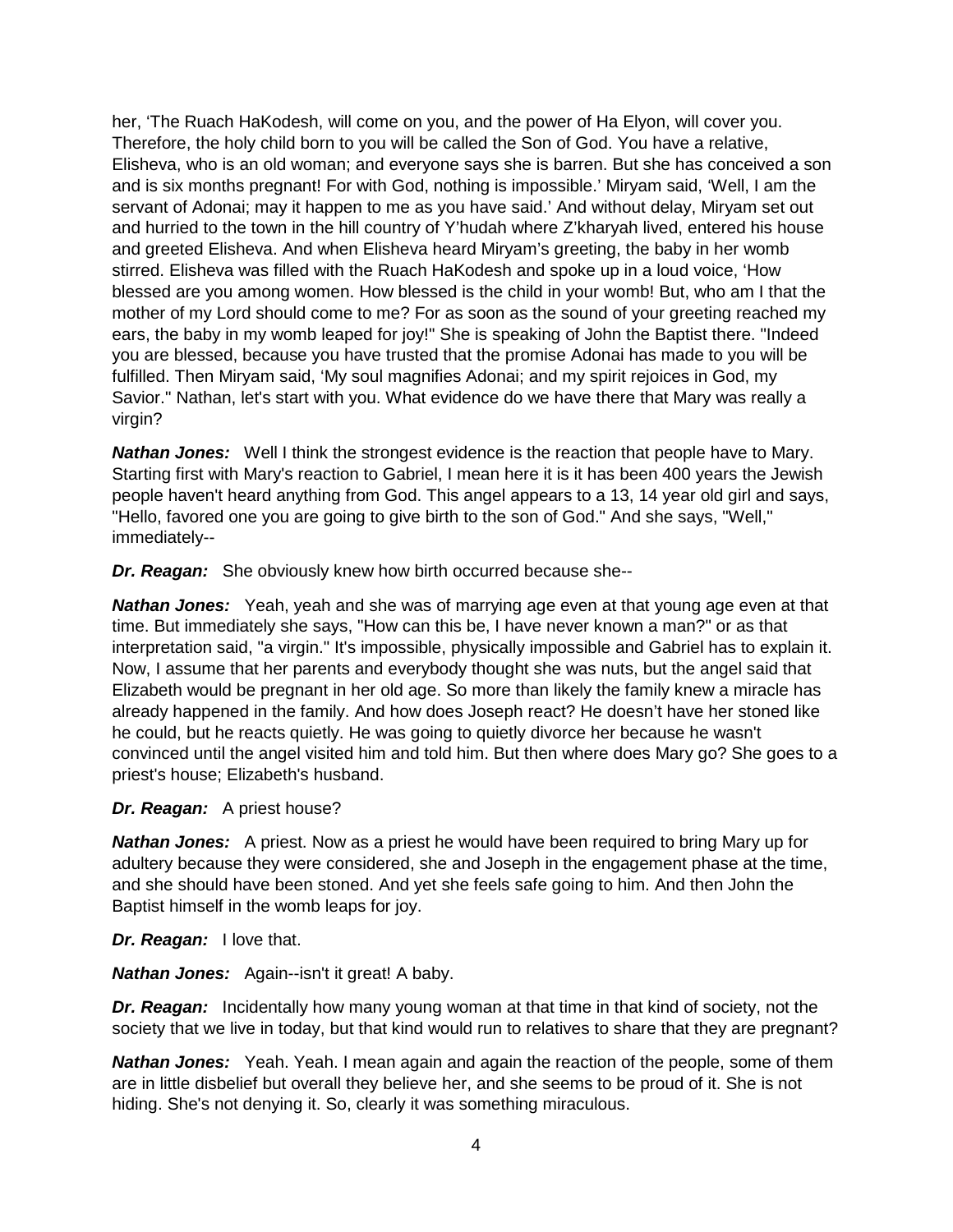**Dr. Reagan:** Yeah, and also I thought it was interesting that Elizabeth had a word of knowledge from the Lord because she immediately proclaimed, "You're the mother of the Messiah."

**Nathan Jones:** Yeah, where would she have gotten that unless she in her old age had gotten pregnant?

**Dennis Pollock:** Well, it is exciting to me to see how people are getting filled with the Spirit right and left. You have Elizabeth, the Bible says she was filled with the Spirit. John the Baptist seems to get his anointing. You know the Bible says he would be filled with the Spirit from his mother's womb, so I think that is when that happened. And later Zacharias when he gets his voice back when John is born he gets filled with the Spirit. So, Jesus, before He's ever born is filling people with the Holy Spirit and there is excitement. And here's something interesting for the last 400 years there has been absolute silence in Israel, nothing's going on. No prophecy. No miracles. No anointing much of anybody. And suddenly things are happening, it's like God is on the move and it's His time to present His Son to the world.

**Dr. Reagan:** And one of the things that I find very interesting about this is that God knew in His wisdom that people would attack this doctrine. He knew that they would say, "Well, this is just conjured up by a bunch of ignorant fisherman who were following Jesus after He died." You know that they were trying to make Him a god of something. But who was it that was writing all this, Dennis?

*Dennis Pollock:* Well, it was Luke.

*Dr. Reagan:* And why is that significant?

*Dennis Pollock:* Well, he was a physician.

*Dr. Reagan:* He was a medical doctor.

**Dennis Pollock:** He was a sharp guy. Yeah. You know one of the interesting things to me is you know you wonder how did Luke find all this out, you know? Now some of it was by word of mouth by the time he wrote this, but there are somethings that you wonder how did he find out? For example later on in the story it tells how when the shepherds came Mary pondered all these things. Luke how did you know she pondered those things? You know what I'm guessing and I think we've got a pretty strong reason to believe this is that Luke sat down with Mary and said, "Mary, tell me from start to finish." "Well, it started out I was in my room just minding my own business and suddenly bam this guy named Gabriel shows up." And she tells the whole story. So she's telling him, "Yeah, and I thought about, I thought about it. I couldn't wrap my mind around it." So, anyway it is an amazing story and it bears all the marks of truth. This is not just some figment of somebodies imagination. And you look at Jesus' life He had the goods, you know, this is not somebody that was proclaimed to be a prodigy and then disappointed and fizzled out. I mean--

**Nathan Jones:** Nor was it a doctrine from later too because the early Church Fathers you have Tertullian, and Justin Martyr, and Ignatius, they all confirmed it as well. The Early Church from the very beginning believed in the virgin birth, it is not something that showed up hundreds of years later.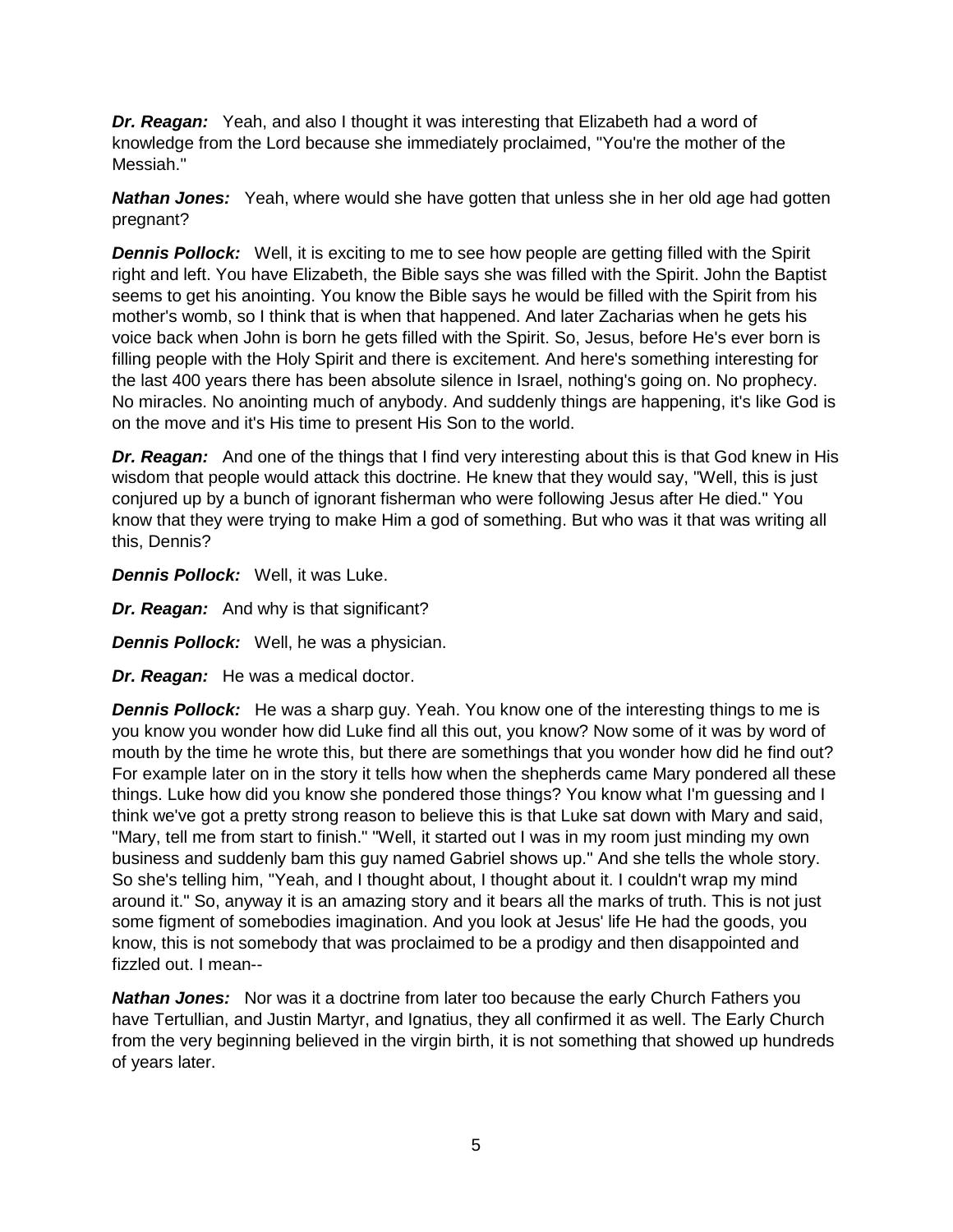**Dennis Pollock:** And Christians have always believed that until this so called Higher Criticism rose up and people started doubting the Scriptures. But again if God can do all the other miracles, why not a virgin birth?

*Dr. Reagan:* That's the point. It gets right down modern day critics who call themselves Christians I'm not talking about Atheists, but people who call, basically what you have is people who do not believe in the supernatural. So, they deny the miracles of Jesus. They deny the virgin birth. They deny the resurrection and yet still call themselves Christians. I wonder why they bother?

*Dennis Pollock:* Thomas Jefferson came up with his own version of the New Testament and he left off every miraculous deed of Jesus, everything that was supernatural and basically turned into a humanistic of us.

*Dr. Reagan:* He also did not include the resurrection.

*Dennis Pollock:* Yeah.

**Dr. Reagan:** He just cut it out. I mean he put his own New Testament together because he was a rationalist who did not believe in the supernatural.

*Nathan Jones:* That is why I love that old hymn, "Trust and obey for there is no other way to be happy in Jesus, then to trust and obey." We just need to trust that the Bible is the Word of God.

*Dr. Reagan:* Amen. And I think this is--one of the things that is interesting about this is this story is not written like a mythical story. If you are familiar with myths of the Greeks or the Romans or any kind of mythical literature you know it just doesn't even have the flavor of myth. It's written by a highly intelligent medical doctor who wrote a lot of the New Testament, and was a person who knew how babies were conceived and how they were born. He wasn't some guy who was just making up things here.

**Dennis Pollock:** Yeah, Luke was very precise. Out of all the Gospel writers he seemed to just be very methodical, precise man, wanted to get all his I's dotted and his T's crossed and we can believe him.

*Dr. Reagan:* Well, I believe it.

*Dennis Pollock:* Yeah I do too.

*Dr. Reagan:* And I think--

**Dennis Pollock:** People that don't need to get saved is basically what happens I think. You couldn't be Born Again and not believe these things.

*Dr. Reagan:* Amen. Amen.

## **Part 3**

*Dr. Reagan:* Welcome back to our discussion of the truth and essentiality of the virgin birth. Well, fellas do you have any final comments or thoughts that you want to share with us about this topic?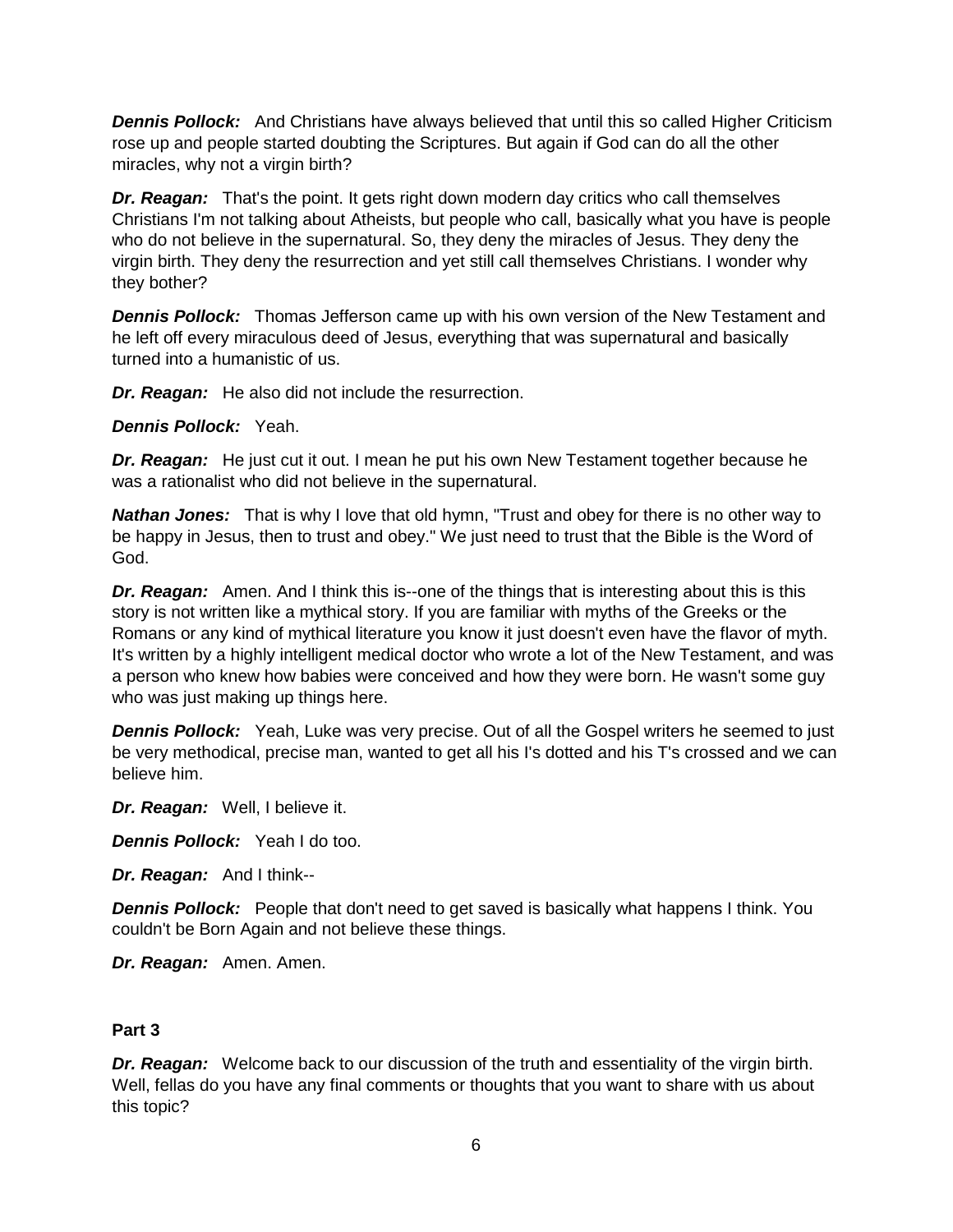**Dennis Pollock:** Well we've got several scriptures in the Old Testament that speak about this virgin birth, and one is Genesis 3:15.

**Dr. Reagan:** Yeah, and incidentally those are very important because they make it very clear that the virgin birth was not just some afterthought after Jesus died.

*Dennis Pollock:* Right.

**Dr. Reagan:** But it's clearly prophesied in the Hebrew Scriptures that the Messiah was going to be born a virgin. In fact even the Jewish Sages accepted the idea that the Messiah would have to be virgin born. So let's look--fact this is the very first Messianic prophecy in the Bible isn't it?

*Dennis Pollock:* Yeah. Yeah.

*Dr. Reagan:* Ok, Genesis 3:15 what does it say?

**Dennis Pollock:** So, it is actually strangely enough God speaking to the Devil, to the Serpent and saying you are going to be cursed, and he says I'll be enmity between you and the woman, and between your seed and her seed, He shall bruise your head, you shall bruise His heel. So he speaks of Jesus as the seed of the woman, not your husband seed, but your seed. So the idea is a woman shall, a virgin shall produce a child.

*Dr. Reagan:* No man necessary here.

**Dennis Pollock:** No man necessary because He'll be born of the seed of woman.

*Dr. Reagan:* Yeah.

*Dennis Pollock:* Ok.

*Nathan Jones:* I think the most explicit one is Isaiah 7:14, "Therefore the Lord Himself will give you a sign: Behold the virgin shall conceive and bear a son, and shall call His name Immanuel." Right there that prophecy requires that the Messiah be born of a virgin. So, Jesus fulfilled prophecy. Now, they always say that Jesus could fulfill prophecy afterward. You know maybe He could show up at Bethlehem at the right time. How does one get born of a virgin? You can't plan that.

*Dennis Pollock:* No, you cannot plan that at all.

*Dr. Reagan:* That's for sure. Well, there are some others though. What about do you have available the scripture another one in Isaiah, Isaiah 9:6?

*Nathan Jones:* Yes, Isaiah 9:6.

**Dr. Reagan:** Because it also speaks of the, not only the fact that He would be God in the flesh. You got it there?

**Nathan Jones:** "For unto us a Child is born, unto us a Son is given, and the government will be upon His shoulder, and His name will be called: Wonderful Counselor, Mighty God, Everlasting Father, Prince of Peace, and of the increase of His government in peace there will be no end. Upon the throne of David and over His Kingdom to order it and establishment with judgment and justice from this time forward, even forever."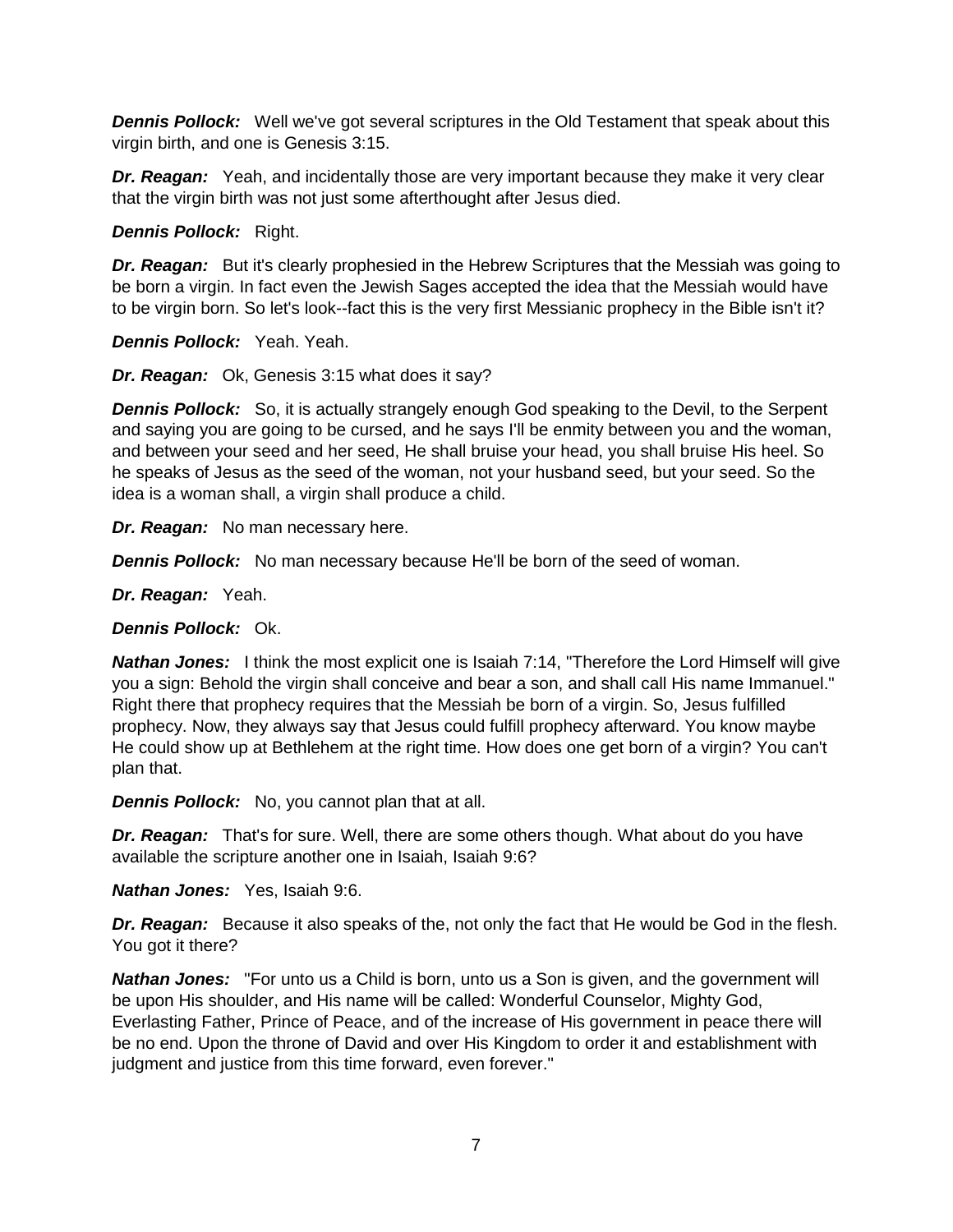**Dr. Reagan:** He will be Mighty God. What about Micah 5:2 where it also talks about--you know we think of Micah 5:2 in only one regard and that is it is the prophecy about where Jesus will be born in Bethlehem. But the prophecy also says He will be from everlasting. In other words it's another prophecy that He will be God in the flesh, which means He has to be virgin born. Read that for us Dennis.

**Dennis Pollock:** Yeah. "But you Bethlehem Ephrathah though you are little among the thousands of Judah, yet out of you shall come forth to me the One to be ruler in Israel, whose goings forth are from of old from everlasting." So, if you just said, "Alright let's see how many people from Bethlehem might qualify as even a possible Messiah, you know they made some splash in the world? They were born in Bethlehem." Well, ok, one, exactly one. And that happened to be Jesus Christ.

**Nathan Jones:** But Bethlehem wasn't just pointed out here it is also pointing out that it is Bethlehem Ephrathah because there were two Bethlehems, right? Kind of like there is a Springfield in every state.

*Dr. Reagan:* One up near Galilee.

*Nathan Jones:* So they actually pointed out the particular Bethlehem He would be born in.

**Dennis Pollock:** And His goings forth were from of old. He existed before He was ever born, the incarnation. Really the greatest miracle. You know you talk about the miracles of Jesus, the incarnation, the fact that God came and lived inside human flesh for those years, amazing.

**Dr. Reagan:** You know Dennis one of the things that just occurs me about all of this is that we are talking here about babies in the womb. We are not talking about protoplasm or something like that. We are talking about babies in the womb. We are talking about John the Baptist leaping with joy. We are talking about Jesus in the womb. And yet today people deny that a child in the womb is a human being.

**Dennis Pollock:** Yeah, Elizabeth when Mary came to visit her and she felt that jumping in her womb said, "The babe that is in my womb leaped for joy." She didn't say, "Well my fetus was responding to your fetus." But it was obviously a baby. And you know even if you are so stubborn and hard hearted that you say well I'm not positive it's a baby. Even if you allow that it might be a baby you have no right aborting that child or promoting abortion, even if there is a chance. But of course if you study the Scriptures it is more than just a chance. And there's a reason why we Evangelicals are universally against abortion, and this is one of those reasons.

**Dr. Reagan:** And one of the things that always gets me is the hypocrisy of some of those who oppose any kind of limitation on abortion, you know. For example they will say, "Yeah I believe that we ought to have a law that punishes anyone who destroys an eagle egg, because after all that's an eagle."

*Dennis Pollock:* Yeah.

*Dr. Reagan:* But then they'll turn around and say, "Oh, but we should have abortion."

**Dennis Pollock:** A woman's right to choose.

*Dr. Reagan:* I mean, come--a woman's right to choose to murder, to kill.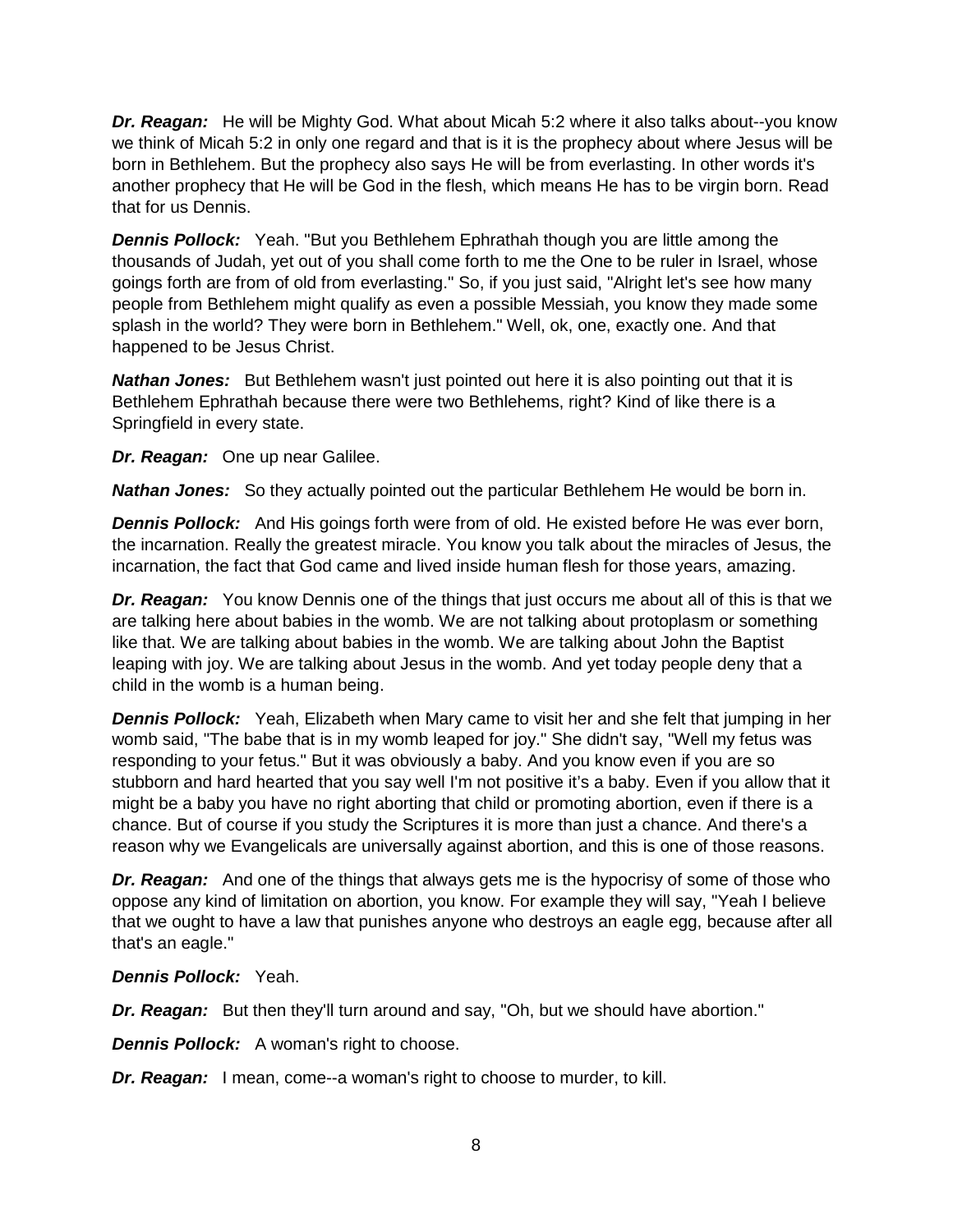#### *Dennis Pollock:* Exactly. Exactly.

**Dr. Reagan:** And this is something of course that can be forgiven by the Lord. I know there may be people watching who have had an abortion, they should know that the Lord's grace and mercy can cover that if they repent of it and turn to Him.

*Dennis Pollock:* But they need to acknowledge it.

**Dr. Reagan:** But they need to acknowledge it. But if an eagle in an egg is an eagle, why isn't a baby in the womb a baby?

*Dennis Pollock:* Yeah, absolutely.

*Dr. Reagan:* I just can't see that there is any difference here.

*Dennis Pollock:* This passage is very clear about it. And of course you have Jeremiah where God tells Jeremiah "Before I formed you in the womb I knew you." If God knows us before we ever get our start then once we start out nobody better mess with us. Imagine if you went to an artist who was creating a masterpiece and he was about half way through. And you say, "Excuse me," and you rip up the canvas and absolutely destroy his masterpiece. Do you suppose he'll be very happy? Well, God is that artist and every time a woman is pregnant He is creating a masterpiece and nobody has the right to mess with that masterpiece.

*Dr. Reagan:* Yes, I love that passage in Jeremiah where he says in the womb you called me. In the womb you called me to be a prophet to my people. God already had a plan for him. And how many people has He had a plan for and who were aborted and that plan thwarted?

I'm always struck by the sacrifice that God made to have all the power in the universe and put yourself into something so helpless as an unborn baby. I mean--

*Dr. Reagan:* It's something.

It gets me every time I read that story.

#### **Part 4**

**Dr. Reagan:** As we bring this program to a close I want to ask Dennis to look right into that camera in front of you Dennis and tell any person watching that does not know Jesus what they must do.

**Dennis Pollock:** Sure. The Bible says as many as received Him to them He gave the right to become the Children of God. So, we come to Christ by receiving Him through faith in a simple prayer: Lord Jesus, come into my life. I believe in You. You are the Son of God. You died on the cross. You rose again. Forgive my sins. I put my faith in You. The words don't have to be exact but the heart has to be sincere.

*Dr. Reagan:* Thank you, Dennis. I really appreciate that. Folks, I want to conclude this program today by reading to you the words from my all-time favorite Christmas card. They begin with this, "He who is Almighty, became a suckling baby. He who is all wise, took on the dumbness of a new born. He whom the heavens cannot contain, was enclosed in a woman's womb. He before whom the seraphim continually cry, "Holy! Holy! Holy!" was born of a sinner